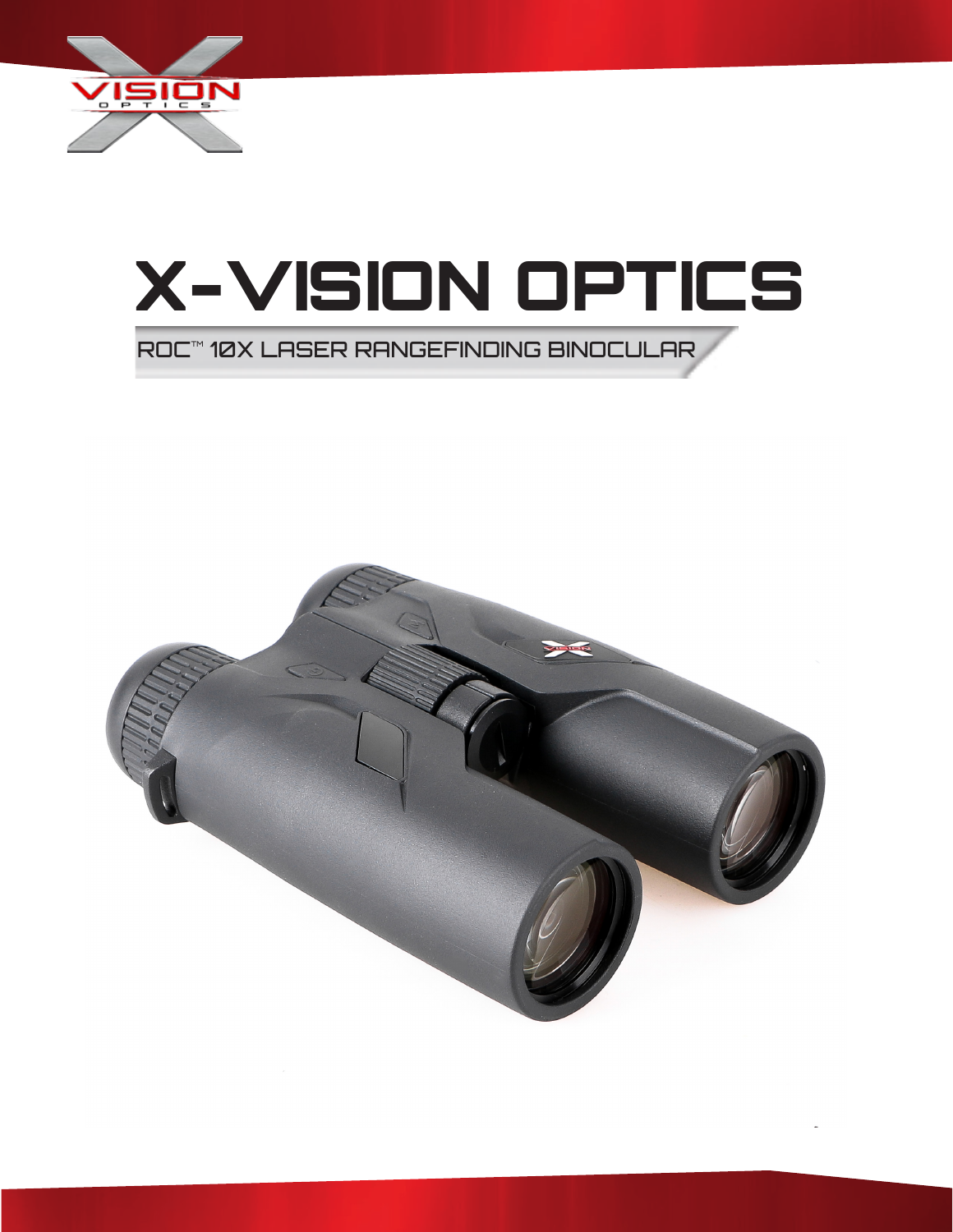## RFB1042: (10X 42MM), 2,150 YARDS, 2,000M RANGE

Thank you for purchasing these X-Vision binoculars! These 2-in-1 binos combine powerful 8x magnification with a built-in rangefinder so you can keep your eyes on your target while ranging. Range finding is easy with four different modes, a maximum range of 1950 yards, and an red illuminated OLED display with adjustable brightness.

- 1. Eyepiece, Left & Right
- 2. Power / Ranging Button
- 3. Mode Button
- 4. Battery Cover
- 5. Laser Receiver
- 6. Laser Projector
- 7. Primary focus adjustment
- 8. Left- and right-eye focus adjustment

#### EYEPIECE ADJUSTMENT

The left and right eyepieces can be independently adjusted to change the distance between your eye and the lens, depending on your personal preference. Simply twist the eyepiece counterclockwise to extend further from the lens, clockwise to get closer.

### FOCUS ADJUSTMENT

The Focus Adjustment knob sits at the center of the binoculars. After you have set your eyepieces, look through the binoculars and turn the focus adjustment knob to bring your target into focus.

### RANGEFINDER OLED DISPLAY

- 1. Aiming sight  $\frac{1}{2}$
- 2. Ranging Distance display - -.-
- 3. Ranging Distance unit of measurement (meters or yards)
- 4. Ranging mode: rain , hunt  $\binom{32}{1}$ , golf  $\binom{1}{1}$ , standard (no display)
- 5. Horizontal Distance or Angle unit of measurement (meters, yards, degrees°)

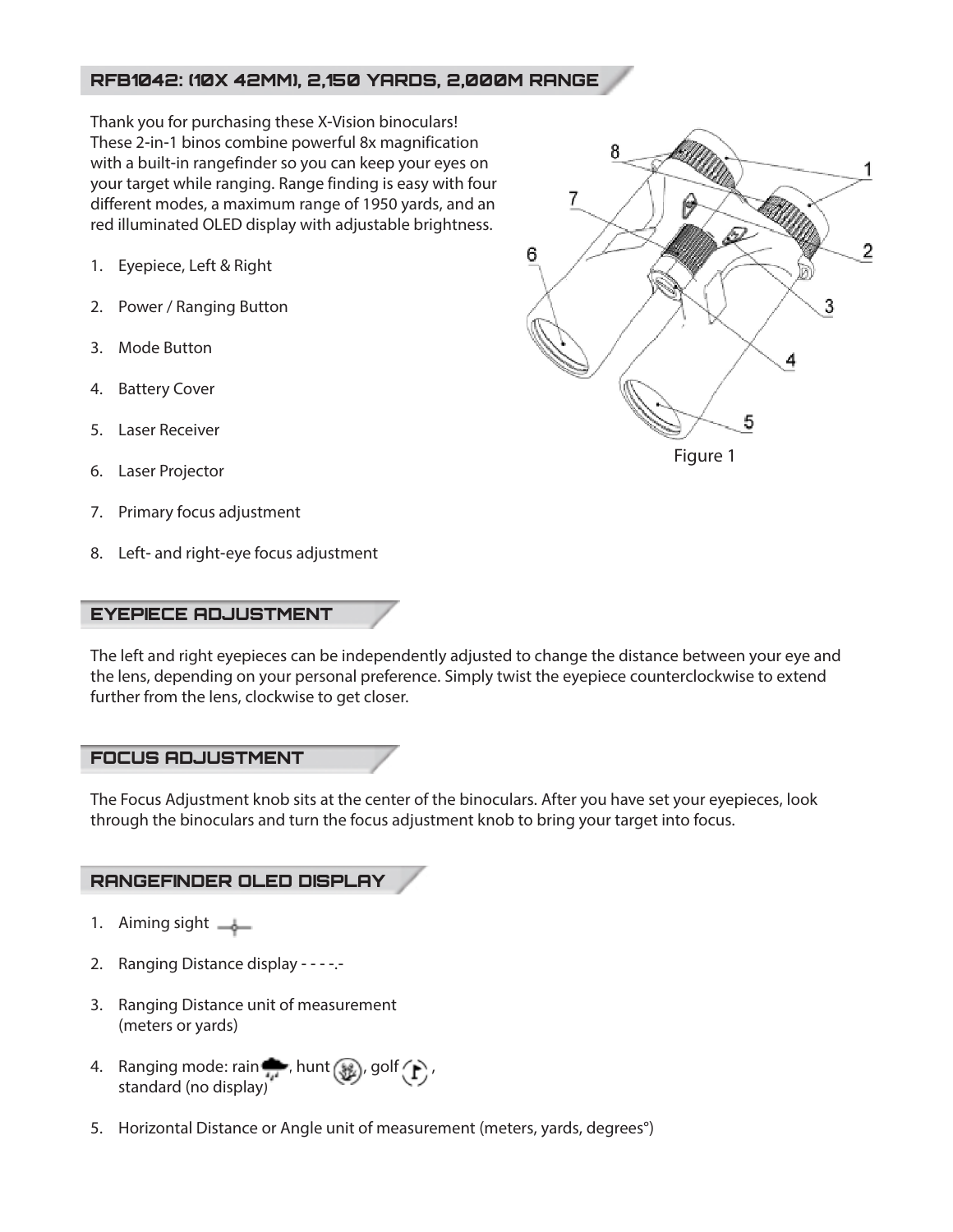- 6. Horizontal Distance or Angle Display - -.-
- 7. Horizontal Distance (HD) / Angle( ) Indicator
- 8. Battery Charge Display
- 9. Laser emission display

## BASIC RANGING OPERATION

- Rotate the eyepiece to focus the diopter
- Press the power button once to turn the unit on.
- Aim at the target with the sight  $\rightarrow$
- Press the power button with target acquired
- The laser indicator will flash on, then display the distance to the target.
- Press and hold the power button to enter scan mode, which rapidly provides distances as you move the rangefinder.
- Power will turn off automatically after 30 seconds when not in use.

### RANGING MODES

To toggle between modes, press the MODE button.

- Standard Ranging (no icon displayed) provides distance and angle measurement.
- Rain mode is for use on rainy or foggy days where the target distance is greater than 30 yards, with horizontal distance (HD) provided.
- Golf mode  $\blacksquare$  gives the priority to the nearer object, helpful in picking out a flag from objects behind it. If the rangefinder obtains multiple distances, it will display the nearest option along with a circle around the flag  $(\Gamma)$ . If it only obtains one target, no circle will be displayed  $\Gamma$ . HD provided.
- Hunt mode gives preference to the further object, ignoring interfering objects like bushes and branches. If the rangefinder obtains multiple objects, it will display the furthest option along with the circle around the hunt icon  $\circledast$ . If one object is attained, no circle will be displayed  $\circledast$ .

# HORIZONTAL DISTANCE VS ANGLE DISPLAY

- In Standard Ranging Modes, the Angle of the target objective compared to the position of the rangefinder will be shown, in degrees, and the Angle Measurement icon  $\mathcal{A}$  will be present in the lowerleft corner of the display.
- In all other modes, Horizontal Distance is shown, indicated by the HD icon in the lower-left corner of the display. While the ranging distance will always display the point-to-point distance, accounting for elevation changes, the Horizontal Distance considers the distance without the angle accommodation.

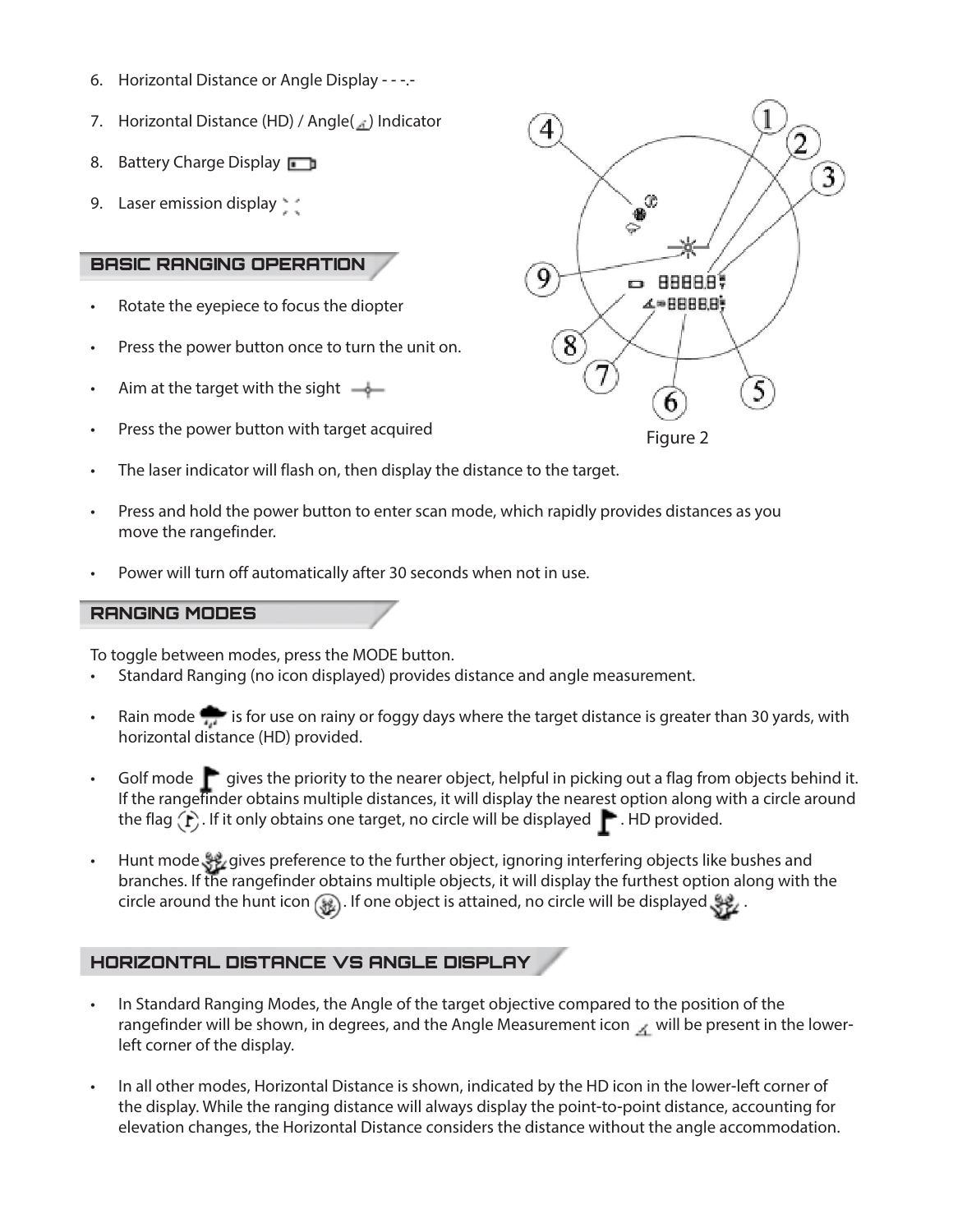

#### ADJUSTING BRIGHTNESS

After switching between all modes, the display will show all icons and indicators at once. When in this mode, you can adjust the brightness level from 1-6 by pressing the power button  $\bigcirc$  repeatedly. Press the Mode button to return to Standard Ranging mode.

### CHANGING UNIT OF MEASUREMENT

To switch between Meters (M) and Yards (Y), simply hold down the MODE button for three seconds. Y or M will show on the lower left of the display.

### FULL PERFORMANCE SPECIFICATIONS

- Maximum range: 2,150 yards / 2,000 meters
- Range accuracy: +/- 1 yard
- Angle measurement range: +/- 90° in 0.5° increments
- Angle measurement accuracy: +/- 1°
- Effective Lens Diameter: 42mm
- Eye relief: 17mm
- Exit pupil diameter: 5mm
- 10x magnification
- Power supply: CR2 3V battery
- Weight: 1,010g
- IPX7 waterproof rating